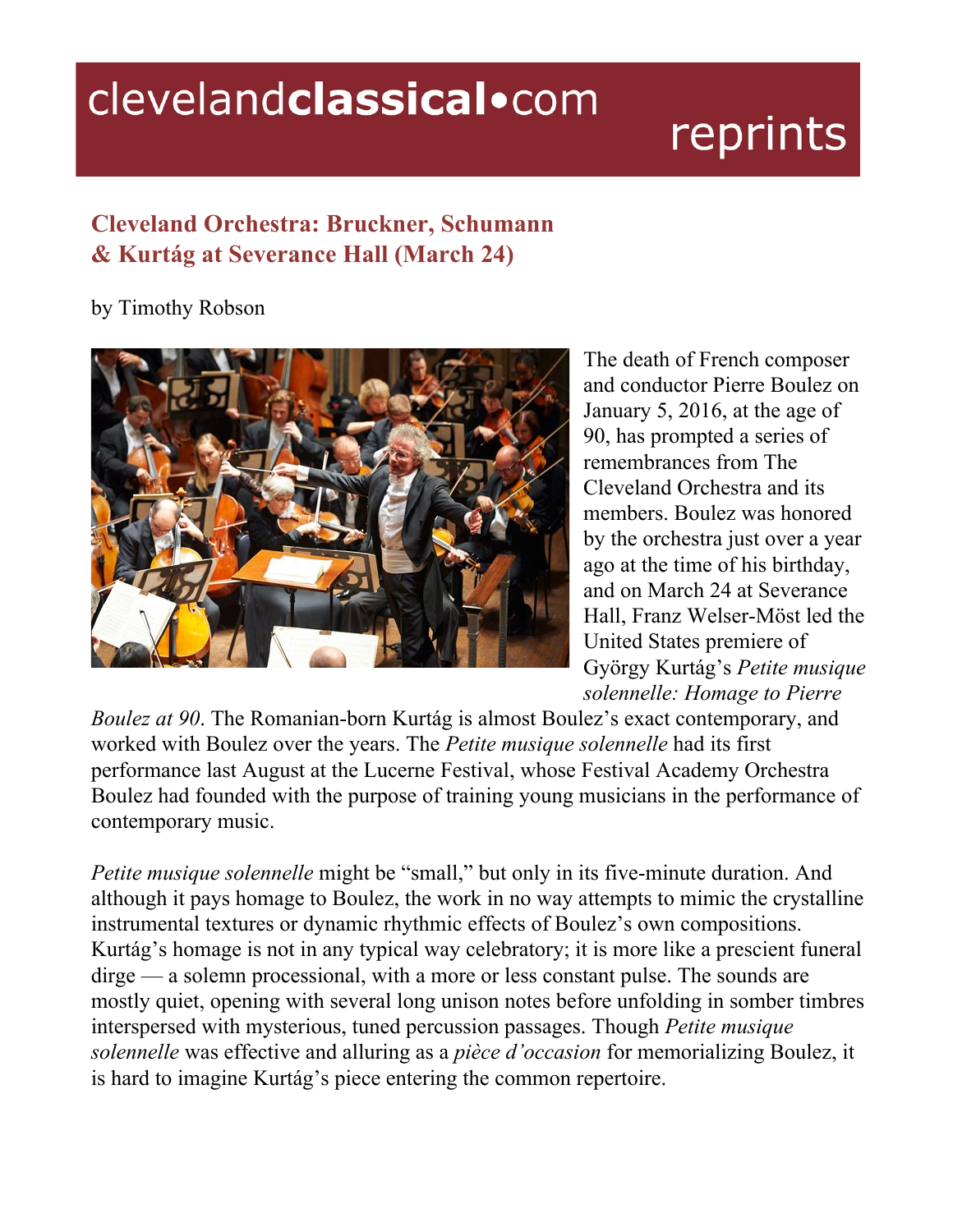Norwegian cellist Truls Mørk made a welcome return at this concert as soloist in Robert Schumann's *Cello Concerto in a*, Op. 129. Franz Welser-Möst and The Cleveland Orchestra treated the concerto almost as chamber music, which was ideal for Mørk's refined but not huge sound.

Schumann wrote the concerto in 1850, but the first performance did not occur until after the composer's death. The work is in three movements, connected musically and played without pause. The concerto is filled with beautiful melodic invention, and although there are dialogues between soloist and orchestra, the cello is often almost subsumed into the orchestral texture. The piece is concise and genial, and oversized dramatic effects are not to be found. Even the one cadenza is relatively brief — and accompanied by the orchestra, more a recitative than a cadenza. Truls Mørk was an ideal soloist in this stylish performance, a beautiful combination of delicacy and lyricism.

The audience responded with a warm if not thunderous ovation. Truls Mørk came back for an encore, the somber *Sarabande* from Johann Sebastian Bach's *Cello Suite No. 2 in d*, BWV 1008.

If the first half of the concert could be described as "refined," "lyrical," and "delicate," Anton Bruckner's *Symphony No. 6 in A* was at the opposite end of the spectrum. The symphonies of Bruckner are a Franz Welser-Möst specialty, and in this performance, as he has in the past with others of Bruckner's symphonies, Welser-Möst invested the music with an almost religious, white-hot passion. The performance was thrilling.

Though Bruckner's orchestra is not vast, the way he uses it is idiosyncratic in its layering of sounds and use of instrumental groups as sonic building blocks, particularly the brass section, which he uses for maximum bombast and rarely as solo instruments. Bruckner was both a devout Catholic and an acclaimed organist and improviser; his orchestrations closely match how an organist would choose registrations on a large, Romantic-style organ.

A triplet figure dominates the first movement's rhythms. Long sequences of harmonic dissonances and resolutions allow Bruckner to make excursions into fairly remote tonal areas. Amazing crescendos that rise to blazing fanfares dissipate quickly to intimate pianissimos. Sometimes Brucker simply pauses the action for a moment of silence, allowing him to reset the pulse and harmony for the next section. And sometimes the movements don't end traditionally — the music just stops. The second movement is serene, with many beautiful melodies. The third movement is playful in the woodwinds, as well as heroic in the brass. The fourth movement is a demonstration of Bruckner's skill at weaving complex, lengthy movements out of modest musical motifs. Mostly a